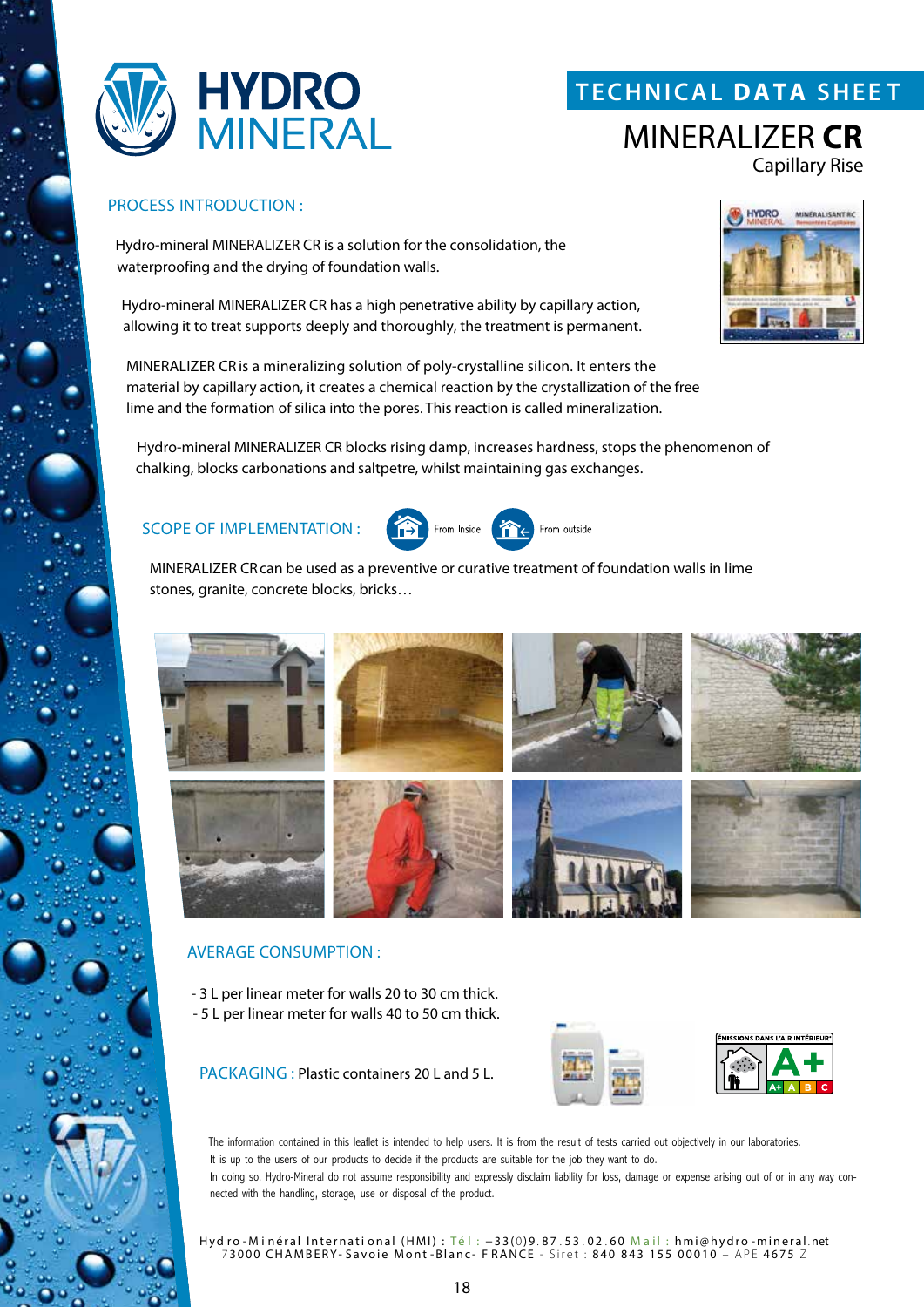

# **IMPLEMENTATION SHEET 1/2**

## MINERALIZER **CR** Capillary Rise



To achieve a good result, it is necessary to treat the entire length of the wall. Partial treatment often leads to a transfer of the problem.

In the same way, we recommend to treat the angles up to 1 meter minimum height in order to create an effective anti-damp barrier.

If the dampness in the wall rises above one and an half meter from the ground, make sure that there is no other source of infiltration: leaking pipes, roof infiltrations, porous facade joints, lateral presence of an embankment, etc.

After checking the thickness of the wall, make a mark with some adhesive tape on your drill bit, corresponding to 80% of the thickness of your wall (to not drill too far).

Drill 16 mm diameter holes every 15 cm in a staggered row (preferably), 8 cm minimum from the floor, with an downwardly angle of 45°.

If the wall thickness is more than 50 cm, drill in the same way a second row of holes on the other side. Then fill the holes with MINERALIZER CR at least three times by inserting the tip of the lance spray directly into the holes, (leave a minimum time of 4 hours in between fillings).







Rinse with water the overflow and excess between each applications. If the treatment is done inside carefully protect the floor. Make sure that the product does not leak through the wall, inside the adjoining room (especially for block-cement walls).

To speed up the drying of the wall, wait a few days to seal off the holes.

## APPLICATION FROM INSIDE OR OUTSIDE :



N.B : For limestone walls, saltpetre can emerge for several weeks. This is a normal reaction, it is related to the mineralization and the drying of the wall. After a few weeks, the phenomenon stops permanently.

The information contained in this leaflet is intended to help users. It is up to the users of our products to decide if the products are suitable for the job they want to do. In doing so, Hydro-Mineral do not assume responsibility and expressly disclaim liability for loss, damage or expense arising out of or in any way connected with the handling, storage, use or disposal of the product.

Hyd ro - Minéral International (HMI) : Té l : +33(0)9.87.53.02.60 Mail : hmi@hydro -mineral.net 7 3000 CHAMBERY- Savoie Mont -Blanc- F RANCE - Siret : 840 843 155 00010 – APE 4675 Z